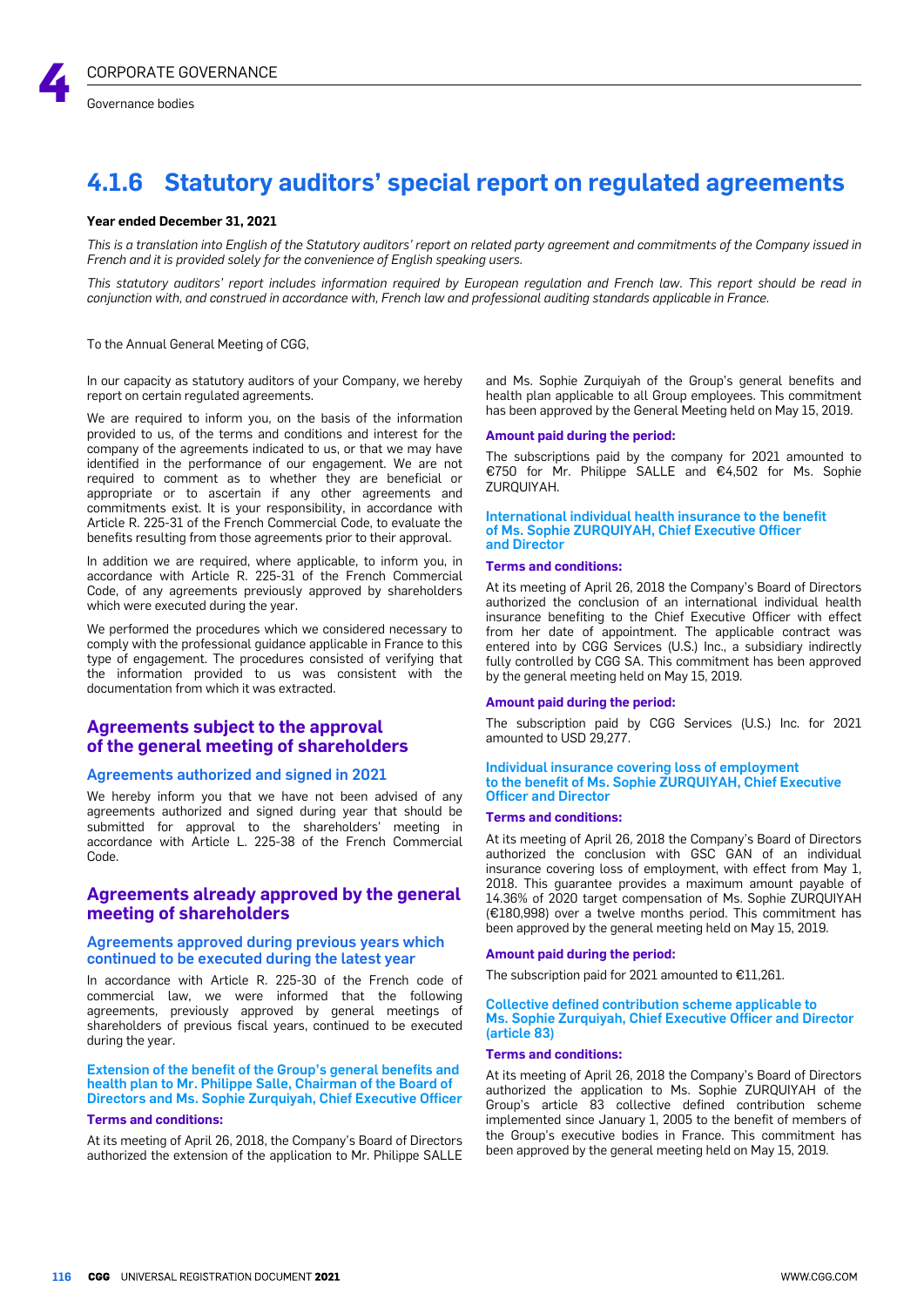This supplementary benefit plan supplement the level of pension paid by the mandatory French pension plans. It is subject to the following subscription limits:

- Social security Tranche A: 0.5% of employee contribution and 1.0% of employer's contribution;
- **●** Social security Tranche B: 2.0% of employee contribution and 3.0% of employer's contribution;
- **●** Social security Tranche C: 3.5% of employee contribution and 5.0% of employer's contribution.

The subscription is based on gross annual compensation limited to basic salary, annual variable compensation and benefit in kind concerning a vehicle, to the exclusion therefore of any other element of remuneration.

#### **Amount paid during the period:**

The subscription paid for 2021 amounted to €12,341.

# Agreements approved in previous years that did not remain in force during the year

In addition, we have been informed of the continuation of the following agreements, already approved by the General Meeting in prior years, which were not implemented during the year.

#### Amendments of the non-compete commitment between the Company and Ms Sophie ZURQUIYAH, Chief Executive Officer and Director

#### **Terms and conditions:**

At its meeting of April 26, 2018, and following proposal by the Appointment and Remuneration Committee, now named "Appointment, Remuneration and Governance Committee", the Company's Board of Directors authorized the conclusion of a noncompete undertaking between the Company and Ms. Sophie ZURQUIYAH.

This undertaking covers a period of eighteen months and applies to services involving the acquisition, processing or interpretation of geophysical data, or the supply of equipment or other products designed for the acquisition, processing or interpretation of geophysical data, and implying Sophie ZURQUIYAH's contribution to projects or other activities in the same domain as for Ms. Sophie ZURQUIYAH's activity within CGG.

As consideration for her undertaking, Ms. Sophie ZURQUIYAH would receive remuneration corresponding to 100% of her annual reference compensation as defined by her contractual termination indemnity.

This commitment had been approved by the general meeting held on May 15, 2019.

On the proposal of the Appointment and Remuneration Committee, now named "Appointment, Remuneration and Governance Committee", the Board of Directors authorized on December 11, 2019, the amendment to the non-compete commitment. The amendments relate to the following two elements:

- **●** first, the indemnity will not be paid if Ms. Sophie ZURQUIYAH claims her pension rights and, in any event, beyond the age of 65; and
- second, the non-compete indemnity will now be paid in instalments.

The amendment to this commitment has been approved by the general meeting held on June 16, 2020.

# Contractual termination indemnity (protection letter) benefiting to Ms. Sophie ZURQUIYAH, Chief Executive Officer and Director

## **Terms and conditions:**

The Board of Directors' meeting of April 26, 2018 authorized the implementation of a contractual termination indemnity to the benefit of Ms. Sophie ZURQUIYAH.

As originally drafted, this contractual termination indemnity might be paid to Ms. Sophie ZURQUIYAH in the following cases:

- in case of revocation, non-renewal or any other instance of forced departure (leading to resignation) linked to a change of control and not reflecting any situation of failure to achieve the performance criteria mentioned below. Any departure within twelve months of a change of control would be deemed to constitute a forced departure;
- in case of revocation in the absence of any gross or serious misconduct and not reflecting any situation of failure to achieve the performance criteria mentioned below.

This commitment had been approved by the general meeting held on May 15, 2019.

At its meeting of March 5, 2020, and following proposal by the Appointment and Remuneration Committee, now named "Appointment, Remuneration and Governance Committee", the Company's Board of Directors authorized the amendment to the signed agreement between the Company and Ms. Sophie ZURQUIYAH defining the terms of a possible contractual termination indemnity in order that no compensation would be paid if Ms. Sophie ZURQUIYAH resigned of her position of Chief Executive Officer or is able to exercise her retirement rights at the time of her departure.

The contractual termination indemnity would be equal to the difference between (i) a gross amount of 200% of the applicable annual reference compensation, including any and all amounts to which Ms. Sophie ZURQUIYAH may be entitled to as a result of said termination, and (ii) any sums to be paid further to the application of her non-compete undertaking.

The applicable annual reference compensation is defined as the fixed compensation received during the twelve-month period preceding the departure date, to which is added the yearly average of the variable compensation received over the thirty-six months preceding the departure date. In the event of departure within less than twelve months, the fixed compensation would be reconstituted on an annual basis. The applicable variable compensation would be calculated taking into account the annual levels of achievement determined by the Board of Directors since the start of the appointment.